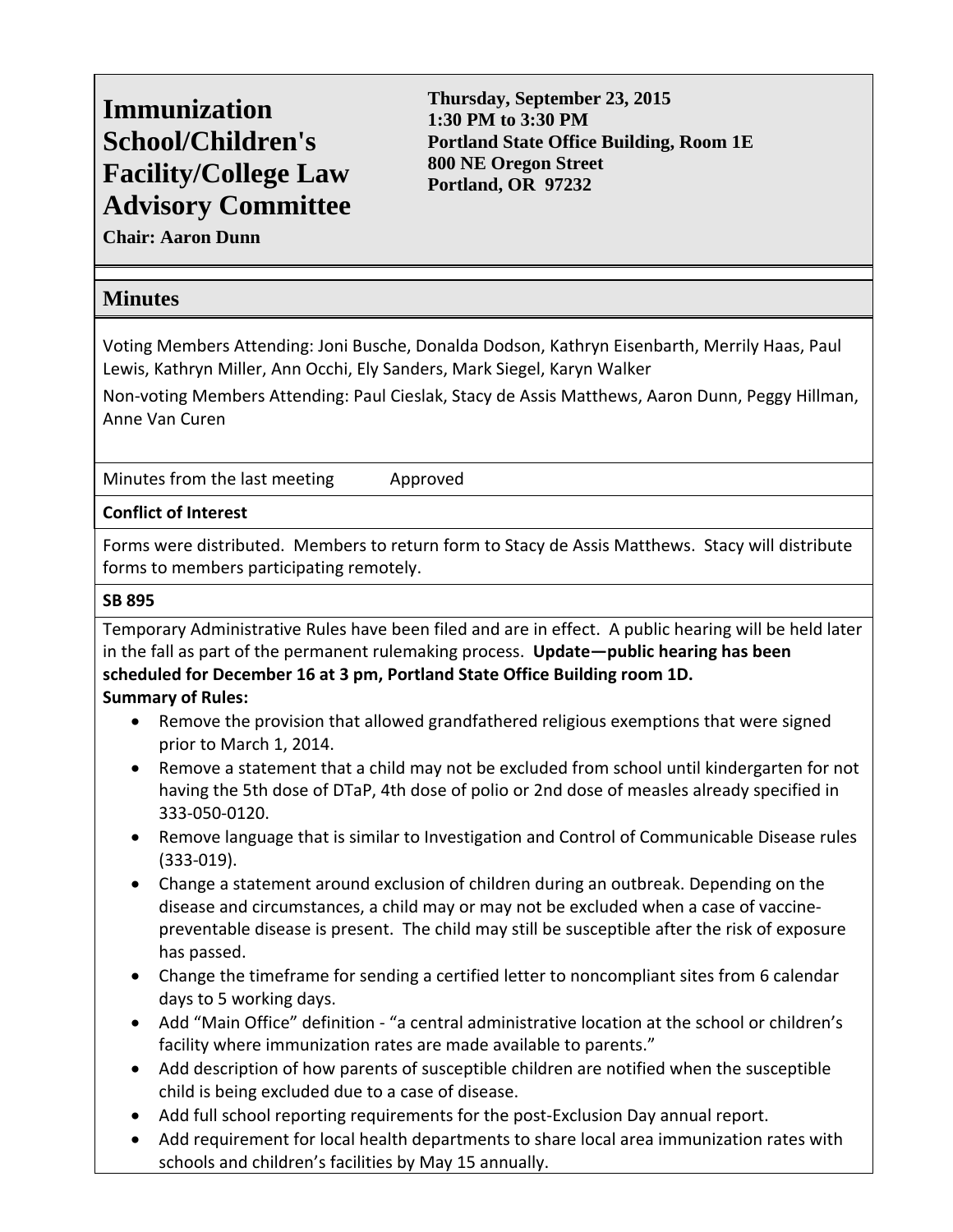Add requirement for schools and children's facilities to make immunization rates available in their main offices, on websites, and to parents in electronic or paper format.

## **Statement of Need and Fiscal Impact**

Standard form specifying why the rule changes are needed and the estimated fiscal impact. These amendments are needed so that:

- 1. Schools, children's facilities and local health departments may comply with the reporting requirements of Senate Bill 895.
- 2. Parents of children with a religious exemption signed prior to March 1, 2014, may take necessary action to keep their child in attendance at a school or children's facility.
- 3. Parents of children may have easy access to information about their school or children's facility immunization and exemption rates.

## **Discussion:**

Rules are currently in effect as temporary rules.

Education and communication with schools, children's facilities, providers and the public is ongoing. Schools have the information on affected parents who will need to be notified of the action to take to keep their children in school.

Members with additional suggestions or comments should direct these to Stacy.

#### **Reporting Requirements**

A new page will be added to the Primary Review Summary documents for K‐12 grade to assist with collecting the information to generate the required reports. Input on the form is welcome until Sept. 25.

#### **Public Comment Concerning Meningococcal Requirement**

Holly Birch, National Meningococcal Association – advocated in favor of a school requirement Jan Caliman, National Meningococcal Association – advocated in favor of a school requirement Scott Parkhurst, Meningitis Angels – advocated in favor of a school requirement Roanne Rogoroy, March of Dimes ‐ – advocated in favor of a school requirement Shawn Miller, Sanofi Pasteur – suggested providing criteria for consideration ahead of time

#### **Review of Meningococcal ACWY Vaccine Against Twelve Criteria for School/Facility/College Immunization Requirements**

Committee reviewed document with the twelve criteria for consideration of quadrivalent meningococcal ACWY vaccine as a school/facility/college immunization requirement (available at: http://public.health.oregon.gov/PreventionWellness/VaccinesImmunization/ImmunizationPartners hips/Pages/ISLAC.aspx).

**Discussion:**

- This vaccine is being considered as a requirement for school and college age students, as there is a universal recommendation for these groups.
- There is no set threshold of cost effectiveness for a public health intervention.
- Oregon has not had an outbreak in elementary or secondary schools. Most cases involve prophylaxis of close contacts only.
- Required vaccines must be provided by local health departments for uninsured patients.
- School computers systems have to be reprogrammed for new requirements.
- At University of Oregon, cases of meningococcal B spread beyond close contacts. Vaccination with the appropriate vaccine would be recommended in similar events.
- It's unknown if the vaccine prevents carriage of the bacteria that cause the disease.